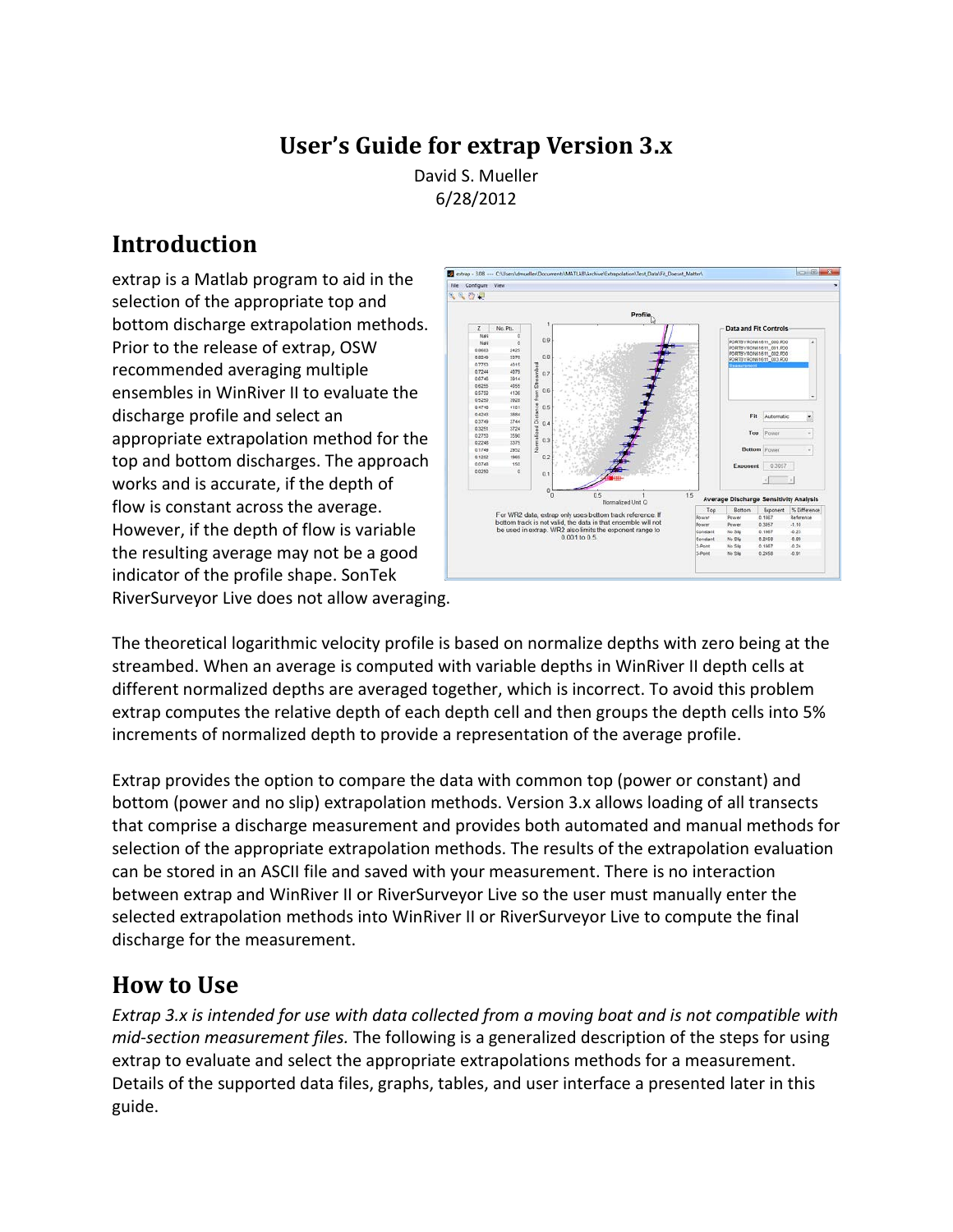- 1. Load appropriate data file(s). For TRDI data collected with WinRiver II it is recommended that you load the \*.mmt file that has been saved with the transects checked that comprise the discharge measurement. For SonTek RiverSurveyor data, the data should be loaded into RiverSurveyor Live and the Matlab files generated. The Matlab files generated from RiverSurveyor Live for all of the transects comprising the discharge measurement should be loaded at one time.Moving bed tests or other transects not used in the computation of the final discharge should not be loaded into extrap, as they would affect the reported discharge sensitivity analysis.
- 2. Visually assess the automated fit generated by extrap.
- 3. Look at the Average Discharge Sensitivity Analysis table to determine how sensitive the final discharge is to the selected extrapolation. If the discharge is very sensitive, then extra care needs to be taken and perhaps documentation recorded as to why a particular extrapolation was selected.
- 4. If the automatically selected extrapolation is not satisfactory after steps 2 and 3, change the Fit to Manual and adjust the Top, Bottom, and Exponent to achieve the best fit.
- 5. Save the summary of the fit analysis to an ASCII file and store it with your measurement. The save summary feature will allow you to enter comments. This is a good place to document any considerations regarding the selection of the extrapolation methods.
- 6. Enter the selected extrapolation methods and exponent into WinRiver II or RiverSurveyor Live and reprocess the data to achieve the final discharge.

## **Supported Data Formats**

Extrap allows loading of all transects that comprise a measurement. For TRDI ADCPs (Rio Grande, StreamPro, and RiverRay) the \*mmt, \*.pd0, and \*r.000 files are supported. If the \*.mmt file is loaded extrap will determine which raw files should be read (uses all checked transects) and associates the supporting data (transducer depth) with the raw data files. If TRDI raw data files (\*.pd0 or \*r.000) are used independently from the \*.mmt file, the user will be prompted for the transducer depth for each file, as this information is not in the raw data files. Extrap is not compatible with ASCII out files from WinRiver II. To use extrap with SonTek/YSI RiverSurveyor data the data must first be loaded into RiverSurveyor Live and Matlab files created. All the necessary data are contained in the Matlab files generated by RiverSurveyor Live.

# **Computations**

The discharge is computed as the cross product of the water velocity for each depth cell and the boat velocity for the associated ensemble. The discharge in each depth cell is then normalized by summing the discharge for the depth cells in an ensemble to obtain an ensemble discharge. The discharge in each depth cell of the ensemble is then divided by the absolute value of the ensemble discharge to obtain the normalized depth-cell discharge. Once the normalized discharge is computed the sign of the discharge in each depth cell is checked. If all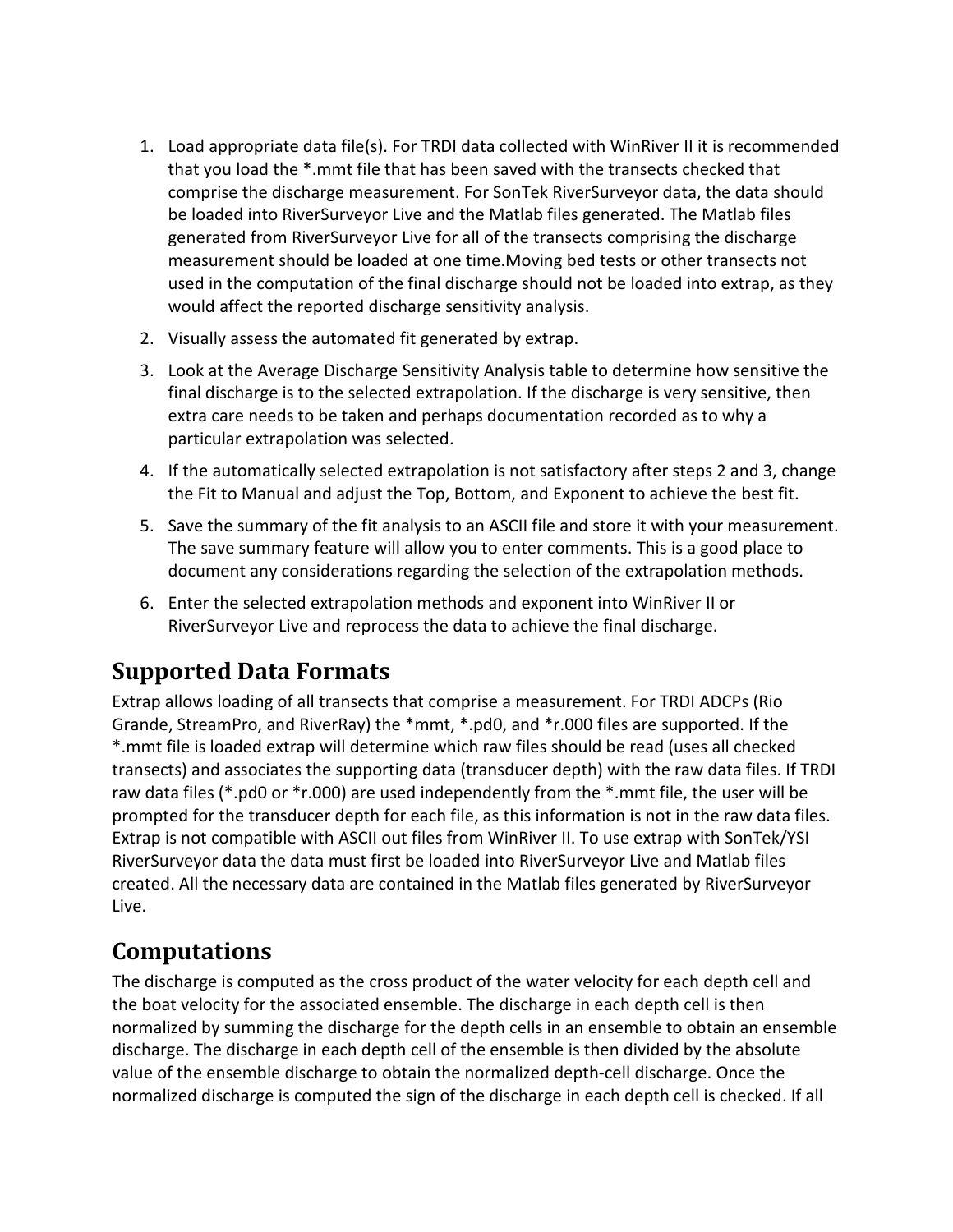the depth cells in an ensemble are negative then the sign of the whole ensemble is changed to make the ensemble positive. If, however, the value of any depth cell has a sign different from the others the signs are maintained. This procedure allows negative normalized discharges caused either by a reversal of boat travel or by a complete flow reversal to plot consistently with the remainder of the data, while maintaining the sign of the discharge for vertically stratified bi-directional flow situations.

The normalized depth is computed by dividing the depth to the centerline of the depth cell by the mean depth of the ensemble and subtracting this value from 1. This provides a normalized distance from the streambed (0) to the water surface (1).

If velocity is selected as the plotted variable, the mean x and y component in each ensemble is computed. The velocity in each depth cell of an ensemble is then projected into the direction of the mean x and y components. The projected velocity is then divided by the mean of the projected velocities for each ensemble to compute a normalized velocity. This normalized velocity is then plotted.

# **User Interface**

## *Description of Graph Elements*

## **Raw Data (Gray Dots)**

The raw data represent the normalized discharge or velocity in each depth cell for all transects selected in the Data and Fit Controls.

## **Median Points (Blue/Red/Black Squares)**

The normalized distance from the streambed is divided into segments of size 0.05 from 0 to 1. A median value of the normalized unit discharge is then computed for each segment and the result assigned to the average normalized depth of the data in the



segment. The location of the mean normalized depth for each segment and number of points used in each segment is reported in a table to the left of the graph. The median value was selected to minimize the effect of any outliers.

The median points are colored blue if the number of points in the segment exceeds the threshold. The default threshold is set to 20% of the median number of points for all segments. The threshold can be changed by the user (see Configuration Menu). To help ensure that the median profile is representative of the data and not overly influenced by a few points in the top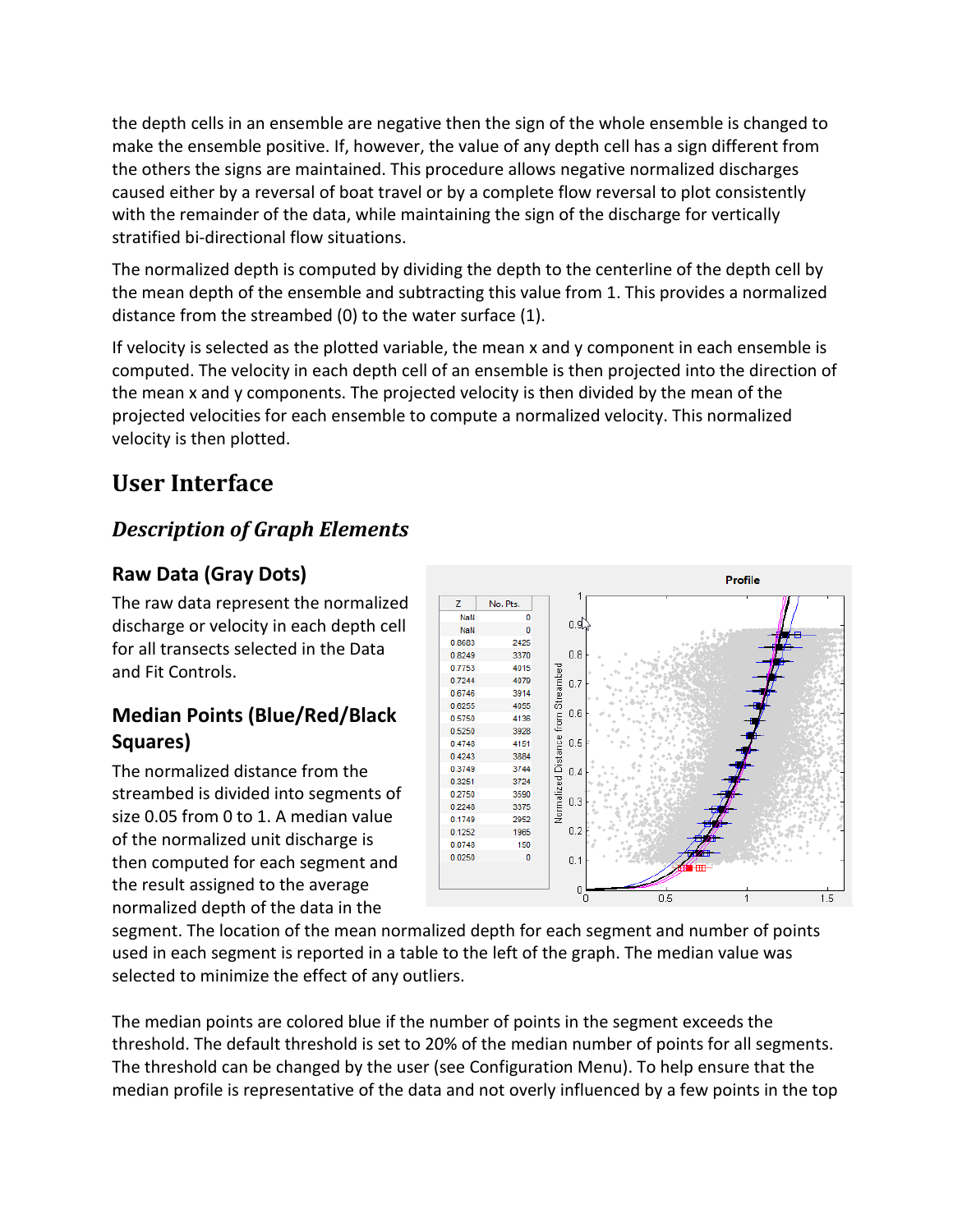or bottom segments, only median values with sufficient points to exceed the threshold are used in the computation of the extrapolation. If the number of points in a segment does not exceed the threshold value the median point is colored red and it is not used in the computation of the extrapolation.

Solid black squares represent the median values of the composite of all transects in the measurement.

## **Whiskers (Horizontal Blue/Red/Black Lines)**

The whiskers on each median value represent the 25<sup>th</sup> and 75<sup>th</sup> percentile of all the data in that 5% increment. Thus, 50% of the data for that increment fall within the limits of the whiskers. Colors are representative of the type of median value.

## **Extrapolation (Solid Blue/Magenta/Black Line)**

The extrapolation is computed using either the automated algorithm or the method manually selected by the user. The extrapolation fits are color coded such that magenta lines represent transects collected in the left to right direction, blue lines represent transects collected in the right to left direction, and the black line represents the composite of all transects in the measurement. The default fit type is set to automatic and the computer will attempt to select the appropriate top and bottom methods, however, the user can change the fit type to manual and change the top and bottom methods and the exponent.

## *Data and Fit Controls*

The data and fit controls are comprised of the transect selection list, drop down menus to select the fit type and extrapolation methods, and an edit box and slider to manually change the exponent.

### **Transect Selection List**

The transect selection list shows the filename all of the transects loaded and the composite for the measurement. The default is for the composite measurement to be shown. To view a specific transect, simply click on the transect filename and the graph and fit characteristics for that transect will be shown. The fit characteristics of an individual transect can be changed but this will not affect the average discharge sensitivity analysis. Extrap assumes only one set of fit

| PORTBYRON61611_000.PD0<br>PORTBYRON61611_001.PD0<br>PORTBYRON61611 002.PD0<br>PORTBYRON61611 003.PD0<br><b>Measurement</b> | ▲         |  |
|----------------------------------------------------------------------------------------------------------------------------|-----------|--|
|                                                                                                                            |           |  |
|                                                                                                                            |           |  |
|                                                                                                                            |           |  |
| Fit                                                                                                                        | Automatic |  |
| Top                                                                                                                        | Power     |  |
| <b>Bottom</b> Power                                                                                                        |           |  |
| <b>Exponent</b>                                                                                                            | 0.3057    |  |

characteristics should be applied to the measurement, so the average discharge sensitivity analysis is based on the fit characteristics of the measurement.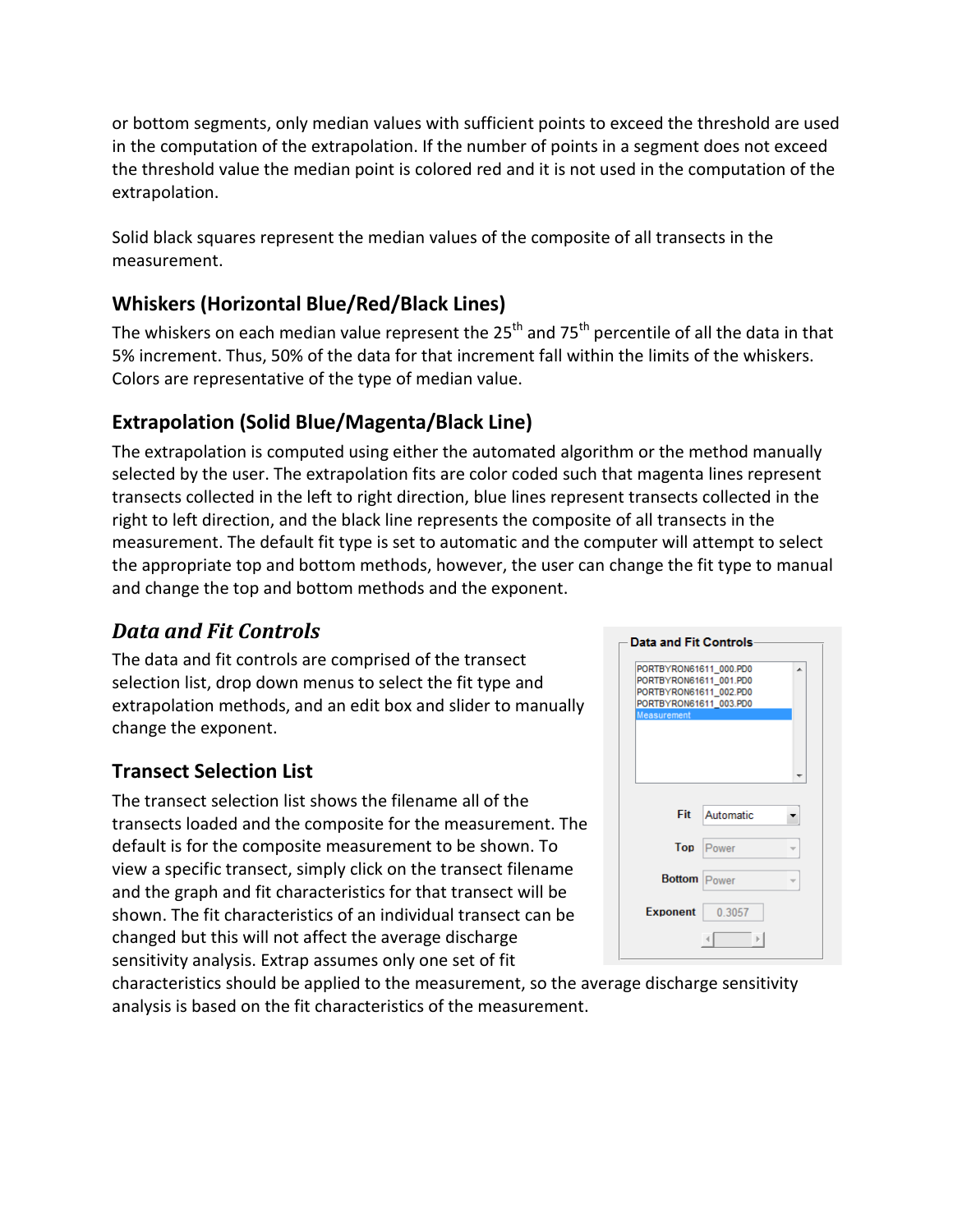#### **Fit**

The fit dropdown menu allows the user to change the fit type from the default automatic algorithms to manual. If manual is selected, the top, bottom, exponent, and slider will become active.

### **Top**

The top dropdown menu displays the top extrapolation method. This dropdown menu cannot be changed unless Fit is changed to manual. The options are Power and Constant.

#### **Bottom**

The bottom dropdown menu displays the bottom extrapolation method. This dropdown menu cannot be changed unless Fit is changed to manual. The options are Power and No Slip.

### **Exponent**

The exponent edit box displays the exponent for the power or no slip extrapolations. The exponent cannot be changed unless Fit is changed to manual. If fit is changed to manual, the exponent can be changed by manually typing a value in the edit box or by using the slider below the box to incrementally change the value.

## *Average Discharge Sensitivity Analysis*

The sensitivity of the extrapolation method for the top and bottom extrapolation is evaluated by computing the discharge for each combination of top and bottom extrapolation methods with a default and least squares fit exponents and reporting the percent difference from the  $1/6^{th}$ power/power fit. If a manual fit is used for the composite measurement, then an additional line will be added to the table that represents the manual fit. This table can be

| Top      | <b>Bottom</b>       | Exponent | % Difference |
|----------|---------------------|----------|--------------|
| Power    | Power               | 0.1667   | Reference    |
| Power    | $Power_{\text{av}}$ | 0.3057   | $-1.10$      |
| Constant | No Slip             | 0.1667   | $-0.23$      |
| Constant | No Slip             | 0.2458   | $-0.89$      |
| 3-Point  | No Slip             | 0.1667   | $-0.24$      |
| 3-Point  | No Slip             | 0.2458   | $-0.91$      |

used to help determine the effect of extrapolation choices on the final discharge. For the example shown in this user's guide, there is very little difference in the final discharge no matter what extrapolation method is chosen. This table can also be used to provide an estimate of the uncertainty of the top and bottom extrapolation methods on the final discharge when considering how to rate the measurement.

## *Message Area*

To the left of the Average Discharge Sensitivity Analysis and below the graph is an area where messages related to the extrapolation

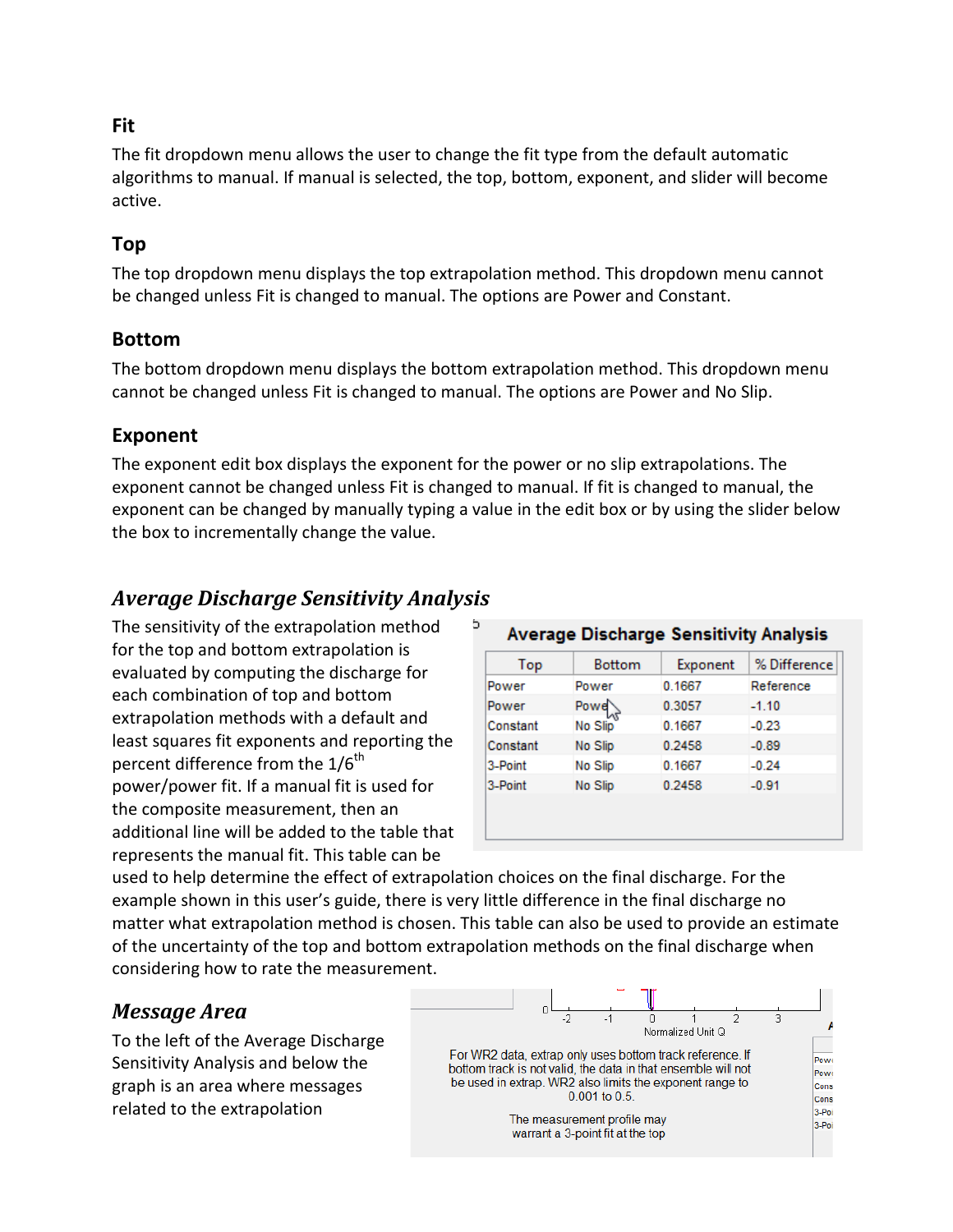evaluation may be displayed. Although the 3-point top extrapolation method is included in the sensitivity analysis it is not included as a top extrapolation option in the Data and Fit Controls and will not be selected when using automatic fit algorithms. If the data meet criteria that suggest a 3-point top extrapolation may be appropriate, a message will appear in this area. A statement on the limitations of extrap for TRDI data is also displayed when appropriate.

#### *Menus*

#### **File Menu**

File Configure View

**Open TRDI \*.mmt:** Opens the selected mmt file and loads all checked transects.

**Open TRD \*.pd0, \*r.000:** Opens the selected TRDI raw data file(s). The user will be prompted to enter the transducer draft.

**Open SonTek \*.mat:** Opens the selected Matlab file(s) created by RiverSurveyor Live.

**Save Summary:** Save a summary of the fit and discharge sensitivity analysis to an ASCII file. The user may add comments documenting any special considerations regarding the extrapolation method selection.

**Exit:** Exits the program.

#### **Configure Menu**

**Data Type:** Allows selection of discharge or velocity data. Discharge is the default and is recommended for all moving-boat measurements.

**Threshold:** Allows the user to change the cutoff threshold from the default value of 20% of the median number of points in all of the segments to a user determined value.

**Subsection:** Allows the user to look only at a subsection of the data by entering a lower and upper discharge range. The range is applied from the beginning of the transect independent of the starting bank. This is only applied to the profile evaluation and does not affect the discharge sensitivity analysis. For example, if the user wanted to look at the profile for the center 50% of the discharge they would enter 25 for the lower and 75 for the upper.

#### **View Menu**

**Cell Data:** Turns on and off the display of the cell data (gray dots).

**Highlight Surface Cells:** Highlights the cells that are the top cell for each ensemble.

**Transect Fit:** Turns on and off the display of the extrapolation fit for each transect.

**Transect Medians:** Turns on and off the display of the median points for each transect.

**Measurement Fit:** Turns on and off the display of the extrapolation fit for the composite measurement.

**Measurement Median:** Turns on and off the display of the median points for the composite measurement.